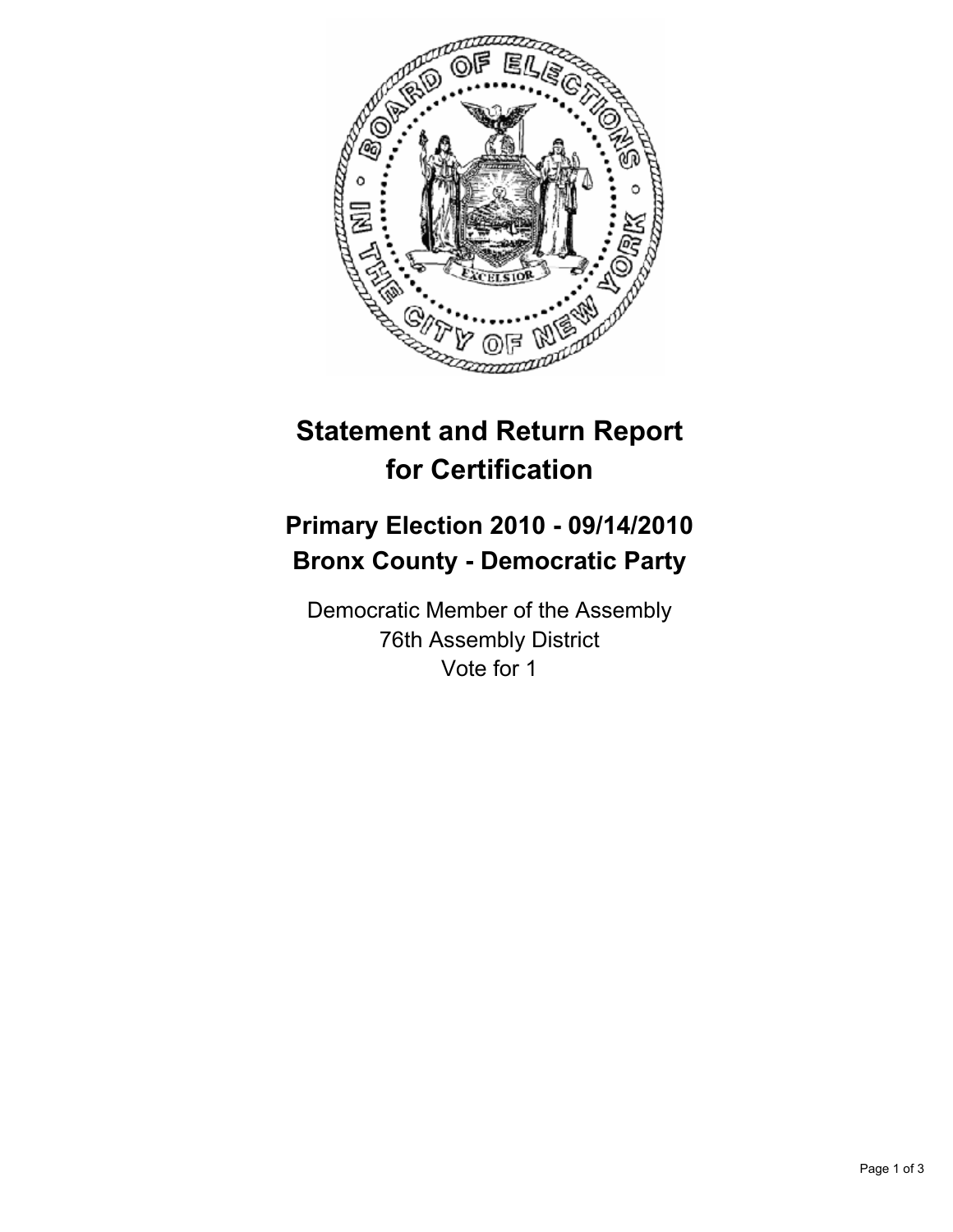

## **Assembly District 76**

| <b>PUBLIC COUNTER</b>        | 5,284 |
|------------------------------|-------|
| <b>EMERGENCY</b>             | 11    |
| ABSENTEE/MILITARY            | 72    |
| <b>AFFIDAVIT</b>             | 105   |
| PETER M RIVERA               | 2,626 |
| LUIS R SEPULVEDA             | 2,062 |
| ANABEL PALMER (WRITE-IN)     |       |
| FRANK MUNOZ (WRITE-IN)       |       |
| ISRAEL CRUZ (WRITE-IN)       | 1     |
| MARC ALESSI (WRITE-IN)       |       |
| MARCOS CRESPO (WRITE-IN)     | 5     |
| WILLIAM D. COOPER (WRITE-IN) | 1     |
| <b>Total Votes</b>           | 4.698 |